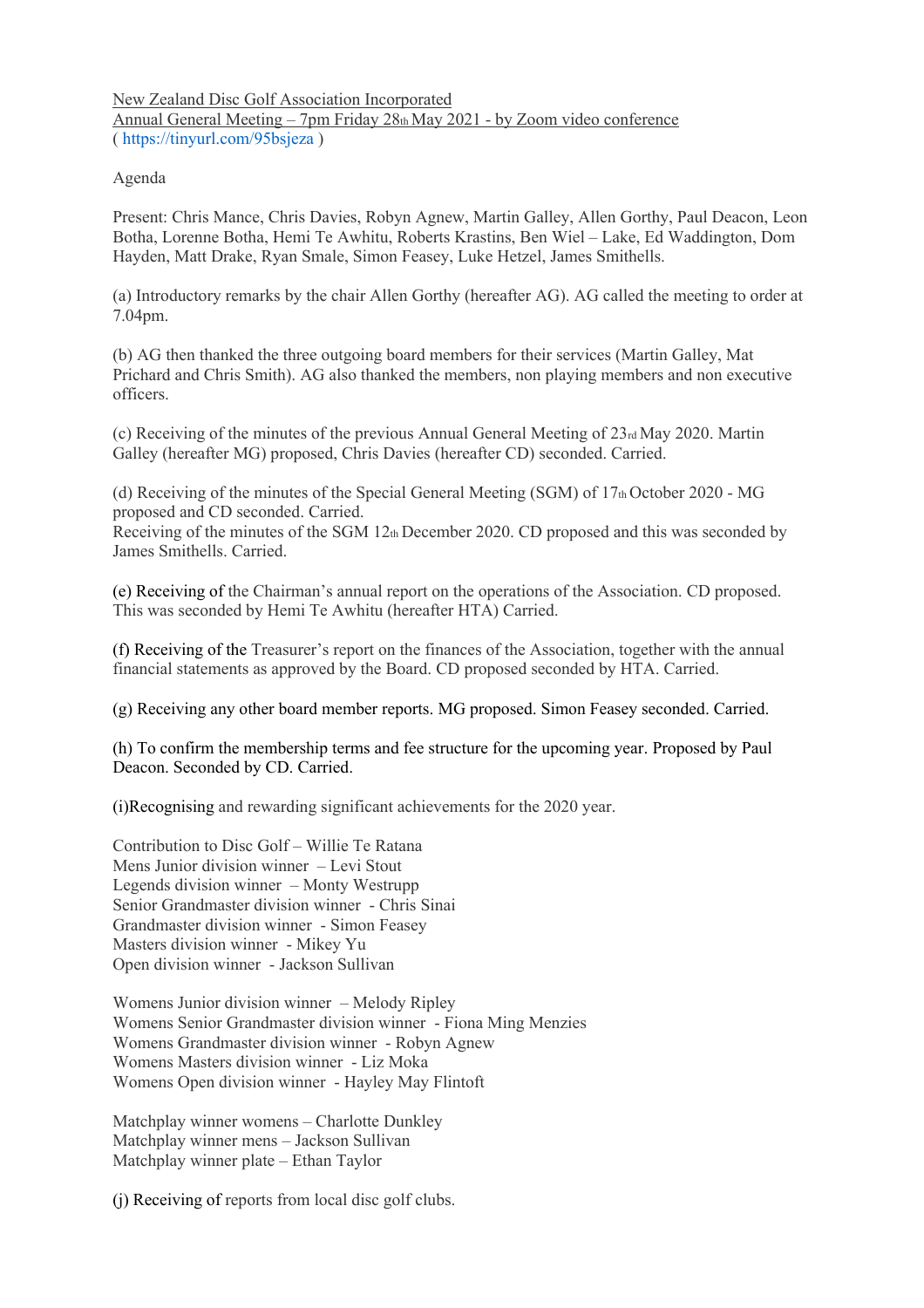AG Thanked the clubs who sent in reports (Te Anau, Dunedin, Wanaka, Christchurch, Twizel). AG invited other clubs to send in reports and they would be uploaded to the nzdg.org.nz website.

(k) Members to decide on 1 motion: "That Members confirm Mathew John Prichard of Wanaka, member of Chartered AccountantsAustralia and New Zealand (CAANZ), as reviewer of NZDG's annual financial statements, as appointed by the Board, and recommended by them."

148 votes. 123 Yes (89.1% of the vote) 15 No 10 Abstentions

#### **Motion passed.**

(l) Election of nominated and seconded Directors of the Board as notified to the Secretary:

Chair – Allen Gorthy 148 votes. 132 Yes (93.6% of the vote) 9 No 7 Abstentions

# **Allen Gorthy duly elected.**

Secretary – Liene Krastina 148 votes. 123 Yes (90.4% of the vote) 13 No 12 Abstentions

#### **Liene Krastina duly elected.**

Deputy Chair – Chris Dickson 148 votes. 137 Yes (99.3% of the vote) 1 No 10 Abstentions

## **Chris Dickson duly elected.**

Communications Director – Chris Davies 148 votes. 87 Yes (62.1% of the vote) 53 No 8 Abstentions

#### **Chris Davies duly elected.**

Tour Director – Roberts Krastins 148 votes. 113 Yes (83.1% of the vote) 23 No 12 Abstentions

# **Roberts Krastins duly elected**